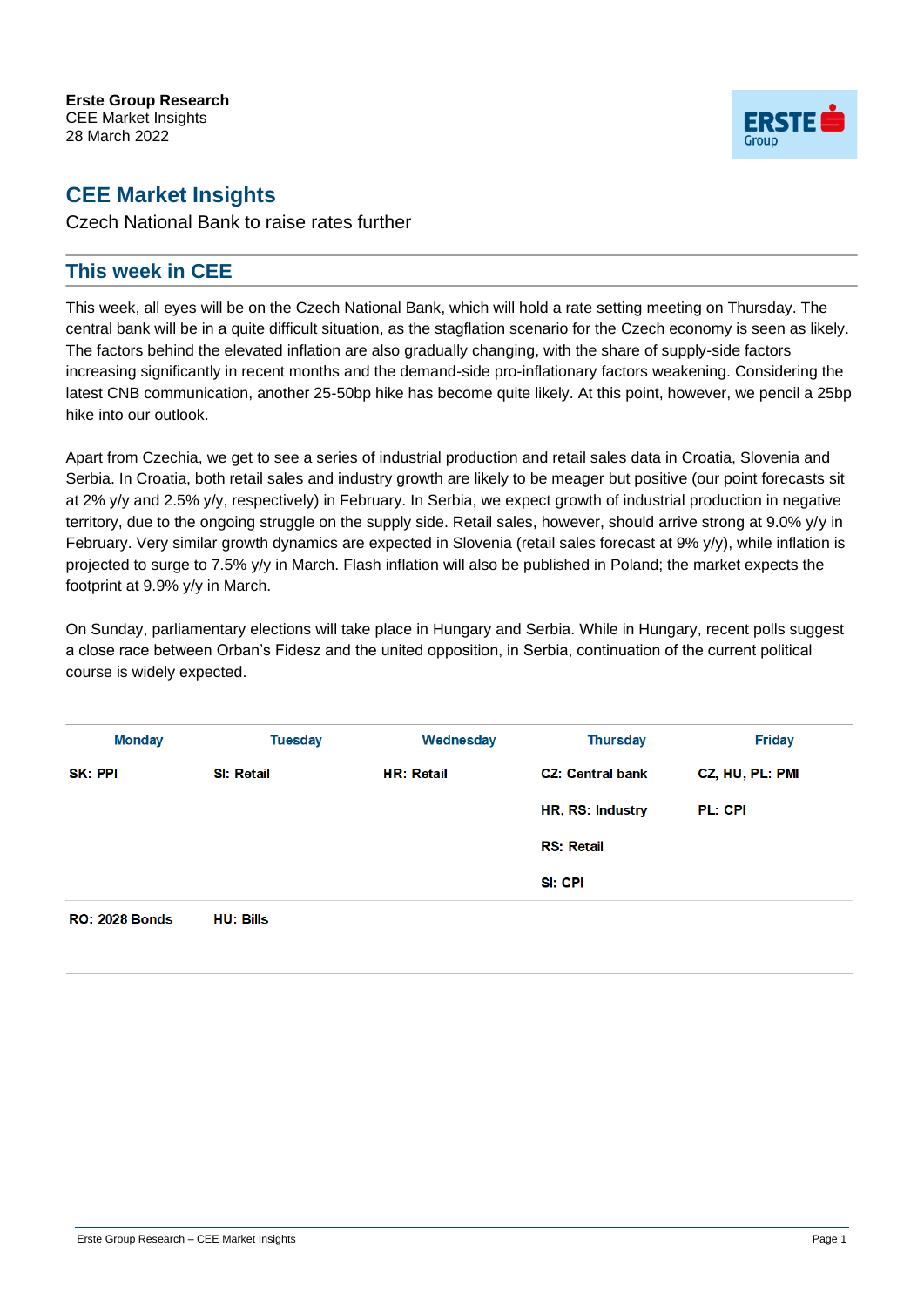

*Source: Bloomberg, Erste Group Research*

## **LCY yields, Eurobond spreads Bond market developments**



*Source: Bloomberg, Erste Group Research*

### **FX market FX market developments**

Development of CEE currencies diverged last week, as the Czech koruna strengthened somewhat and ended the week close to 24.62 in preparation for this week's ratesetting meeting, whereas Polish zloty weakened towards 4.75 against the euro. Following the central bank's decision to raise its key rate by 100bp to 4.4%, the Hungarian forint strengthened marginally, inching below 375 vs. EUR, despite the fact that Thursday's 30bp oneweek deposit rate hike was below some traders' expectations. This week's key event will be the meeting of the Czech national bank. The central bank will be in a difficult situation overall, as the Czech economy may be in stagflation this year. The CNB governor mentioned the possibility of conducting FX interventions not only to cushion excess volatility on the exchange rate, but also to fight excessive inflation. However, two other board members voiced their opposition to this idea. In light of the latest CNB communication, another 25-50bp hike has become very likely. We foresee a 25bp hike to 4.75% as slightly more probable. Polish MPC member Sura stated that zloty would "gain significantly if EU funds were unlocked, and there are reasons to believe that it will happen in the coming weeks"; however, the government spokesman Muller claimed there has not been such an agreement yet. Fed's Bullard voiced support for quick tightening of monetary policy, reiterating his call for rates to rise above 3% this year. Meanwhile, ECB's de Galhau claimed the central bank needs to normalize monetary policy without overreacting to short-term volatility.

CEE bond markets suffered heavy losses last week, as LCY government bond yields climbed 50-70bp w/w at the 2Y-10Y segment in reaction to the continued escalation of the war in Ukraine, dangerously elevated inflation (that central banks need to tackle) and the rise of yields both  $_{(19)}$  in the US and Germany. The increase in ROMGB yields was less pronounced, as yields were already elevated, and the central bank was reportedly buying some papers (-12) in order to stabilize the market. At the same time, the Romanian government has approved measures (i.e. a cap on energy prices) that should chop 3pp off of this year's inflation. On the other hand, the Hungarian central bank sees inflation higher both this and next year, despite the very sizeable government measures that are going to reduce March inflation by 4.2pp, according to the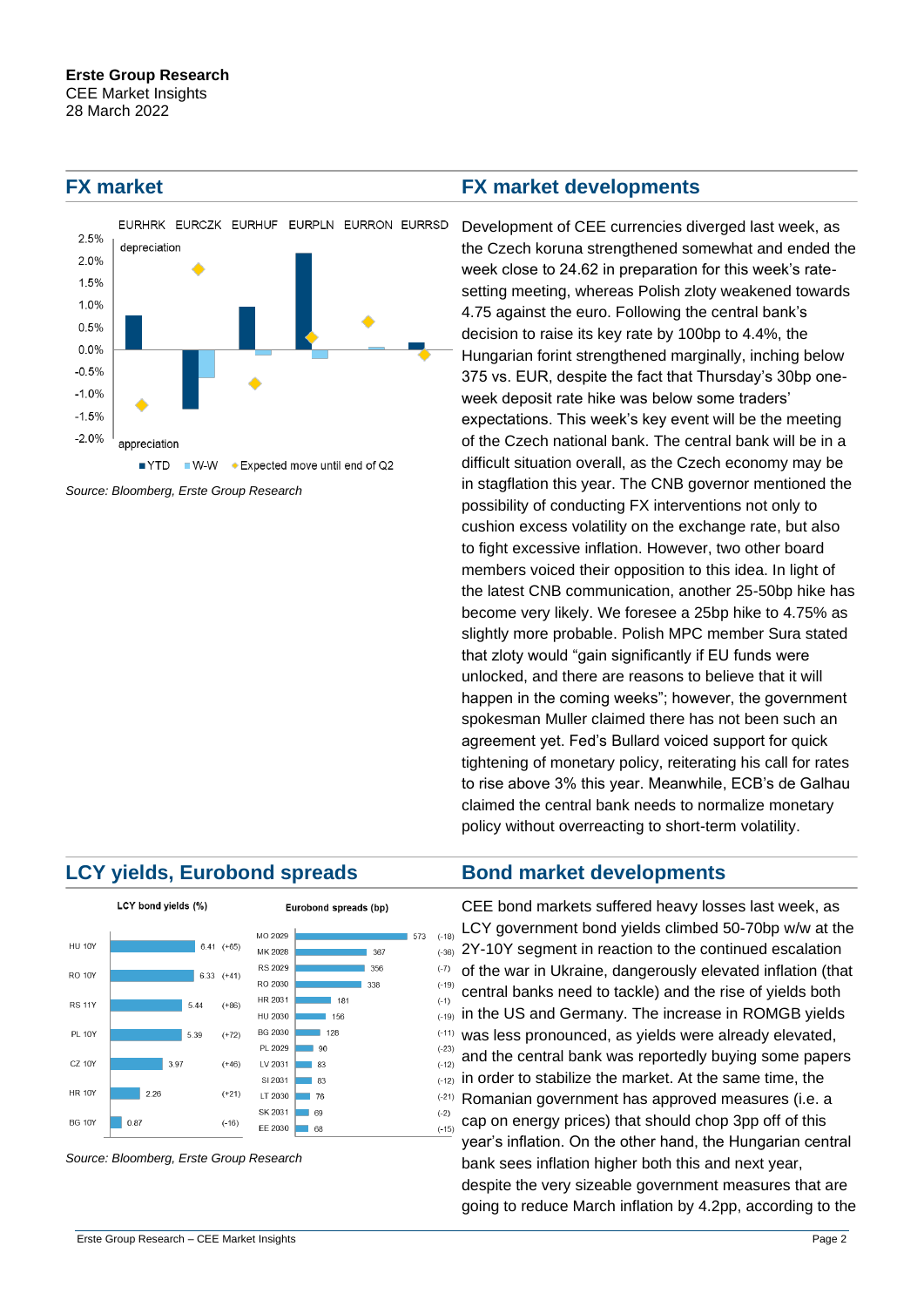central bank's calculations. This points to the fact that, without the measures, we would definitely see doubledigit inflation in Hungary as well. 10Y yields on HGBs climbed to 6.5% and exceed the 10Y yield on ROMGBs for the first time since 2017. Interesting yield spreads are also seen at 10Y CZGBs vs. 10Y Bunds, which have climbed to a new all-time high (358bp). The auction calendar will be rather empty in CEE this week; only ROMGB 2028 and Hungarian T-bills will be offered on top of regular auctions.

## **In case you missed**

HU: Central bank raised [key rate](https://www.erstegroup.com/en/research/report/en/SR268722) by 100bp to 4.4% and [one-week deposit rate](https://www.erstegroup.com/en/research/report/en/SR269229) by 30bp to 6.15%. Moody's did not update the Hungary's rating.

RO: [Inflation outlook](https://www.erstegroup.com/en/research/report/en/SR269184) was revised, due to announced extension of caps and subsidies for energy prices to March 2023.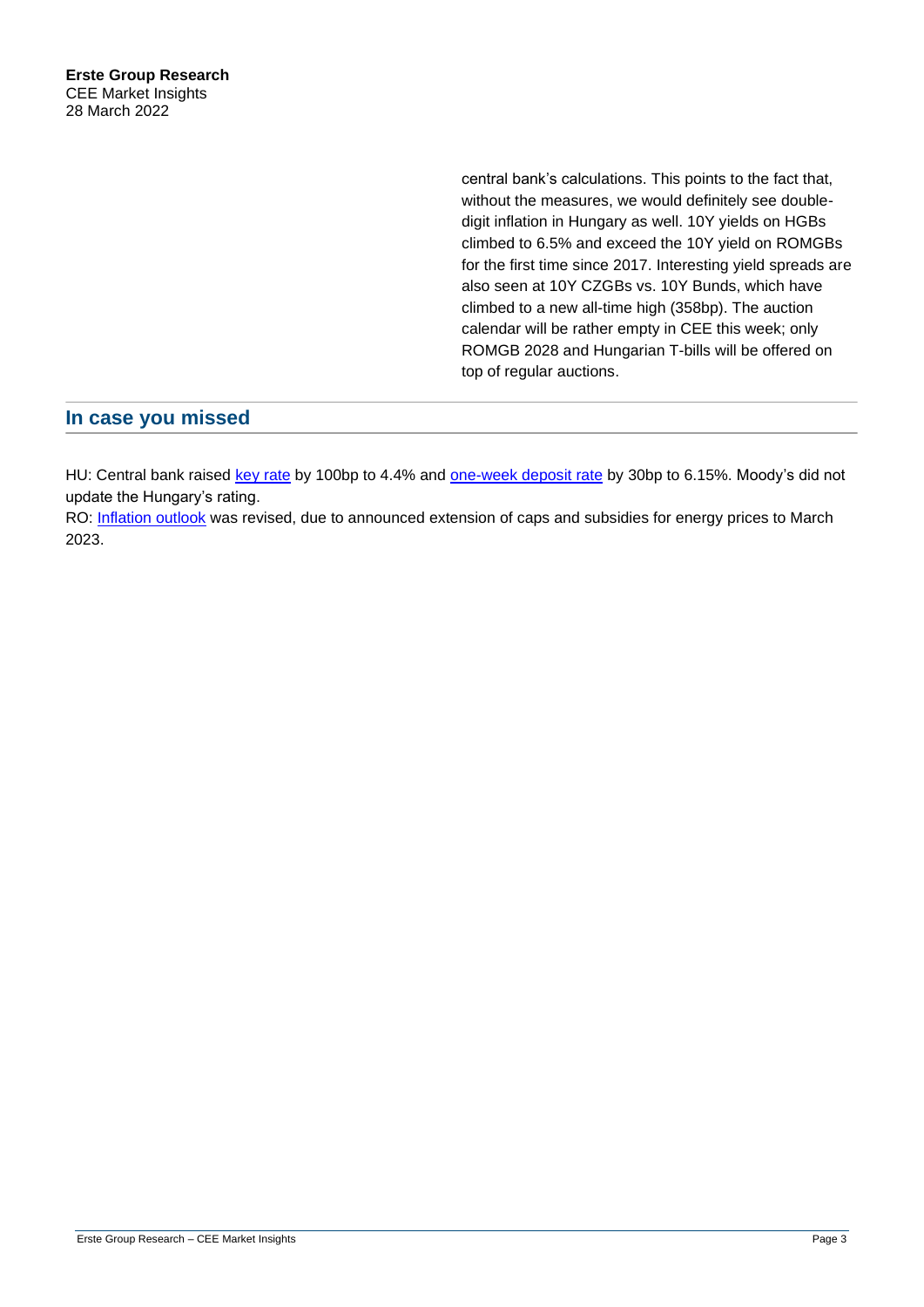# **Upcoming releases in CEE**

| Date    | Time  | <b>Country</b> | <b>Indicator</b>            | <b>Period</b> | <b>Survey</b> | <b>Erste Est.</b> | Prev.     | <b>Comment</b>                                                                                                                                          |
|---------|-------|----------------|-----------------------------|---------------|---------------|-------------------|-----------|---------------------------------------------------------------------------------------------------------------------------------------------------------|
| 28. Mar | 9:00  | SK             | PPI (y/y)                   | Feb           |               | 25.30%            | 23.80%    | Supply-side pressures were on a rise in February, with regard to<br>escalating tensions between Russia and Ukraine and the outbreak<br>of the conflict. |
|         | 9:00  | HU             | Wages $(y/y)$               | Jan           |               |                   | 9.70%     |                                                                                                                                                         |
| 29. Mar | 10:30 | SI             | Retail Sales (y/y)          | Feb           |               | 9.00%             | 32.4%     | Retail trade growth seen remaining strong amid still present base<br>effect                                                                             |
| 30. Mar | 11:00 | <b>HR</b>      | Retail Sales (y/y)          | Feb           |               | 2.00%             | 2%        | Retail trade expected to maintain modest growth footprint                                                                                               |
| 31. Mar | 8:00  | <b>RO</b>      | Unemployment Rate           | Feb           |               |                   | 5.7%      |                                                                                                                                                         |
|         | 9:00  | CZ             | GDP(q/q)                    | 4QF           | 0.90%         | 0.90%             | 0.90%     | GDP growth driven mainly by improved foreign demand.                                                                                                    |
|         | 9:00  | CZ             | GDP(y/y)                    | 4QF           | 3.60%         | 3.60%             | 3.60%     | We expect the previous estimates to be confirmed.                                                                                                       |
|         | 9:00  | HU             | PPI (y/y)                   | Feb           |               |                   | 22.30%    |                                                                                                                                                         |
|         | 10:30 | SI             | CPI(y/y)                    | Mar           |               | 7.50%             | 6.90%     | Inflation expected to stay at high levels                                                                                                               |
|         | 11:00 | <b>HR</b>      | Industrial Production (y/y) | Feb           |               | 2.50%             | 3.50%     | Mild positive trend on industrial side seen continuing also in<br>February                                                                              |
|         | 12:00 | <b>RS</b>      | Industrial Production (y/y) | Feb           |               | $-2.00%$          | $-2.60%$  | Supply side shock continue to weigh on overall production                                                                                               |
|         | 12:00 | <b>RS</b>      | Retail Sales (y/y)          | Feb           |               | 9.00%             | 4.30%     | We expect retail activity accelerated in February                                                                                                       |
|         | 12:00 | <b>RS</b>      | <b>Trade Balance</b>        | Feb           |               |                   | $-626.00$ |                                                                                                                                                         |
|         | 14:30 | CZ             | Central Bank Rate           | Mar 31        | 5.0%          | 4.75%             | 4.50%     | In light of the latest CNB communication another 25-50bp hike has<br>become quite likely                                                                |
| 01.Apr  | 9:00  | HU             | <b>Trade Balance</b>        | Jan F         |               |                   | $-196.00$ |                                                                                                                                                         |
|         | 10:00 | PL.            | CPI (y/y)                   | Mar P         | 9.9%          |                   | 0.09      |                                                                                                                                                         |
|         | 10:00 | PL.            | CPI(m/m)                    | Mar P         |               |                   | $-0.30%$  |                                                                                                                                                         |

*Source: Erste Group Resarch*

Katarzyna Rzentarzewska +43 5 0100 17356 katarzyna.rzentarzewska@erstegroup.com

*Analyst: Note: Past performance is not necessarily indicative of future results*

Katarina Gumanova +43 5 0100 17336 katarina.gumanova@erstegroup.com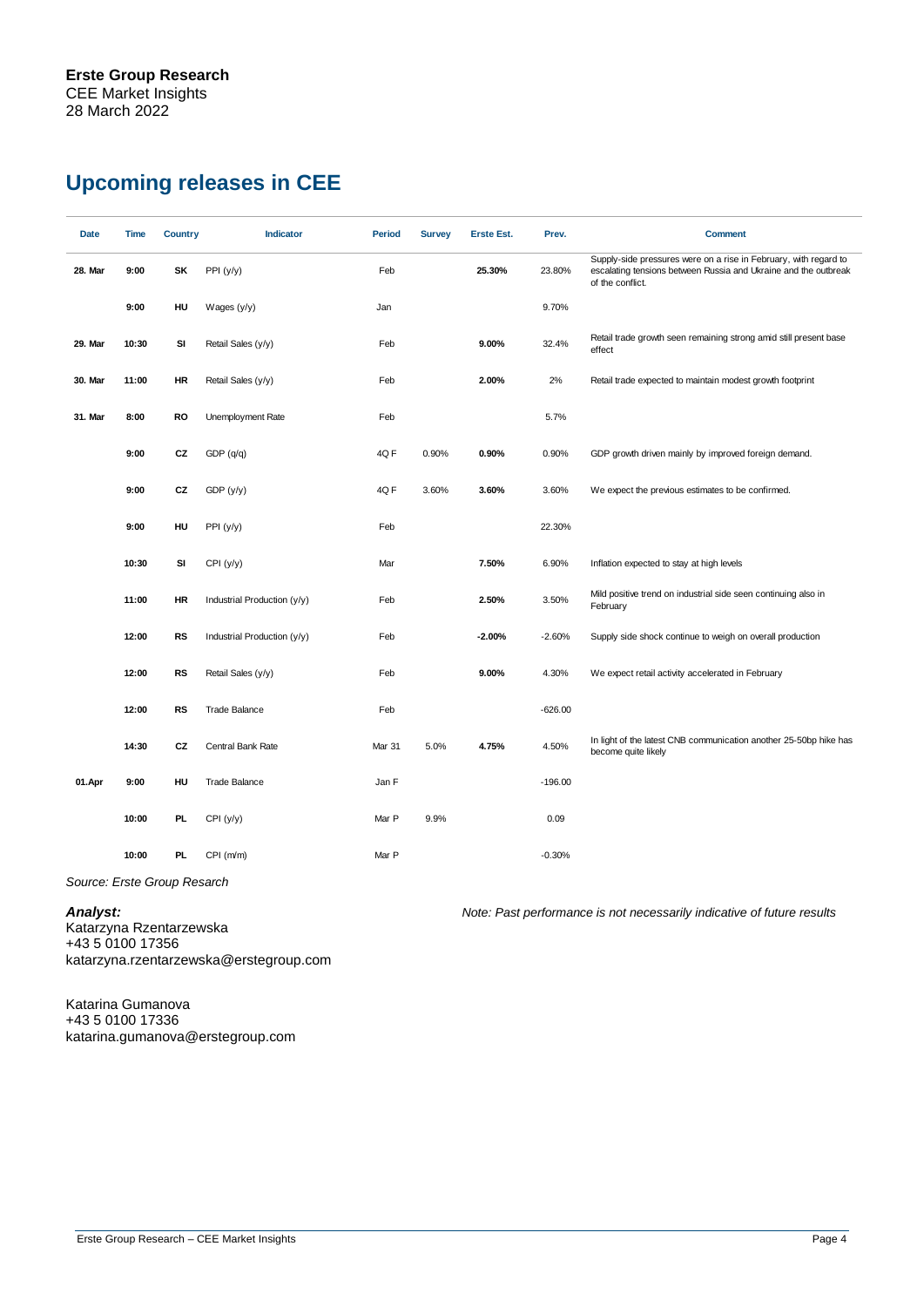# **Forecasts**

| <b>Government bond yields</b>                                     |      |      |                       |        |        |                                                            |
|-------------------------------------------------------------------|------|------|-----------------------|--------|--------|------------------------------------------------------------|
|                                                                   |      |      | current 2022Q2 2022Q3 | 2022Q4 | 2023Q1 |                                                            |
| Croatia 10Y                                                       | 2.0  | 2.0  | 2.0                   | 2.0    | 2.0    |                                                            |
| spread (bps)                                                      | 144  | 176  | 167                   | 157    | 149    |                                                            |
| Czechia 10Y                                                       | 4.0  | 3.2  | 3.2                   | 3.1    | 3.0    | <b>FX</b>                                                  |
| spread (bps)                                                      | 338  | 297  | 284                   | 268    | 249    | current 2022Q2 2022Q3 2022Q4 2023Q1                        |
| Hungary 10Y                                                       | 6.4  | 5.4  | 5.4                   | 5.2    | 4.9    | <b>EURHRK</b><br>7.48<br>7.57<br>7.48<br>7.53<br>7.53      |
| spread (bps)                                                      | 585  | 518  | 510                   | 479    | 438    |                                                            |
| Poland 10Y                                                        | 5.4  | 4.80 | 4.60                  | 4.40   | 4.20   | <b>EURCZK</b><br>24.64<br>25.00<br>24.84<br>24.70<br>24.59 |
| spread (bps)                                                      | 481  | 456  | 427                   | 397    | 369    |                                                            |
| Romania10Y                                                        | 6.4  | 6.2  | 6.0                   | 5.9    | 5.6    | <b>EURHUF</b><br>374.08 370.00 365.00 360.00 355.00        |
| spread (bps)                                                      | 577  | 596  | 567                   | 547    | 509    |                                                            |
| Slovakia 10Y                                                      | 1.3  | 0.9  | 1.1                   | 1.3    | 1.5    | <b>EURPLN</b><br>4.71<br>4.70<br>4.65<br>4.60<br>4.50      |
| spread (bps)                                                      | 69   | 66   | 77                    | 87     | 99     |                                                            |
| Slovenia 10Y                                                      | 1.31 | 1.10 | 1.10                  | 1.20   | 1.30   | <b>EURRON</b><br>4.95<br>5.00<br>4.98<br>5.05<br>5.08      |
| spread (bps)                                                      | 73   | 86   | 77                    | 77     | 79     |                                                            |
| Serbia 5Y                                                         | 5.2  | 4.0  | 4.1                   | 4.1    | 4.0    | <b>EURRSD</b><br>117.75 117.60 117.60 117.60 117.60        |
| spread (bps)                                                      | 458  | 376  | 377                   | 367    | 349    |                                                            |
| <b>DE10Y*</b>                                                     | 0.59 | 0.24 | 0.33                  | 0.43   | 0.51   | <b>EURUSD</b><br>1.13<br>1.10<br>1.11<br>1.13<br>1.15      |
| $\bullet$ Constant in the set of the Constantine set of $\bullet$ |      |      |                       |        |        |                                                            |

Spreads based on Bloomberg consensus forecast

| <b>3M Money Market Rate</b> |         |         |                       | <b>Key Interest Rate</b> |         |          |      |                                     |      |      |      |
|-----------------------------|---------|---------|-----------------------|--------------------------|---------|----------|------|-------------------------------------|------|------|------|
|                             |         |         | current 2022Q2 2022Q3 | 2022Q4                   | 2023Q1  |          |      | current 2022Q2 2022Q3 2022Q4 2023Q1 |      |      |      |
|                             |         |         |                       |                          |         | Croatia  | 0.05 | 0.05                                | 0.05 | 0.05 | 0.05 |
| Czechia                     | 4.95    | 4.95    | 4.93                  | 4.76                     | 4.19    | Czechia  | 4.50 | 4.75                                | 4.75 | 4.75 | 4.25 |
| Hungary                     | 6.46    | 7.60    | 7.60                  | 7.35                     | 7.10    | Hungary  | 4.40 | 7.40                                | 7.40 | 7.15 | 6.90 |
| Poland                      | 4.60    | 5.50    | 5.75                  | 5.75                     | 5.50    | Poland   | 3.50 | 4.50                                | 4.75 | 4.75 | 4.75 |
| Romania                     | 4.56    | 4.75    | 5.00                  | 4.75                     | 4.50    | Romania  | 2.50 | 3.25                                | 3.50 | 3.50 | 3.50 |
| Serbia                      | 1.16    | 1.53    | 1.78                  | 2.04                     | 2.04    | Serbia   | 1.00 | 1.50                                | 1.75 | 2.00 | 2.00 |
| Eurozone                    | $-0.48$ | $-0.54$ | $-0.54$               | $-0.34$                  | $-0.14$ | Eurozone | 0.00 | 0.00                                | 0.00 | 0.00 | 0.00 |

| Real GDP growth (%)    |        |       |       |       | Average inflation (%) |        |        |        |        | Unemployment (%)             |        |        |        |        |
|------------------------|--------|-------|-------|-------|-----------------------|--------|--------|--------|--------|------------------------------|--------|--------|--------|--------|
|                        | 2020   | 2021  | 2022f | 2023f |                       | 2020   | 2021   | 2022f  | 2023f  |                              | 2020   | 2021   | 2022f  | 2023   |
| Croatia                | $-8.1$ | 10.4  | 3.4   | 3.8   | Croatia               | 0.1    | 2.6    | 6.0    | 3.0    | Croatia                      | 7.5    | 7.9    | 7.0    | 6.4    |
| Czechia                | $-5.8$ | 3.3   | 0.6   | 3.9   | Czechia               | 3.2    | 3.8    | 10.7   | 4.1    | Czechia                      | 2.6    | 2.9    | 2.9    | 3.6    |
| Hungary                | $-4.7$ | 7.1   | 4.8   | 3.8   | Hungary               | 3.3    | 5.1    | 8.6    | 4.8    | Hungary                      | 4.1    | 4.1    | 3.8    | 3.5    |
| Poland                 | $-2.5$ | 5.7   | 3.6   | 3.7   | Poland                | 3.4    | 5.1    | 9.7    | 8.2    | Poland                       | 5.9    | 5.9    | 5.5    | 5.4    |
| Romania                | $-3.7$ | 5.9   | 2.8   | 5.7   | Romania               | 2.7    | 5.0    | 9.7    | 6.8    | Romania                      | 6.0    | 5.5    | 5.3    | 5.2    |
| Serbia                 | $-0.9$ | 7.4   | 4.0   | 4.3   | <b>Serbia</b>         | 1.6    | 4.0    | 7.2    | 4.2    | <b>Serbia</b>                | 9.7    | 11.0   | 9.6    | 9.2    |
| Slovakia               | $-4.4$ | 3.0   | 2.0   | 4.0   | Slovakia              | 1.9    | 3.2    | 9.5    | 5.0    | Slovakia                     | 6.7    | 6.8    | 6.7    | 6.2    |
| Slovenia               | $-4.2$ | 8.1   | 3.2   | 3.5   | Slovenia              | 0.0    | 1.9    | 6.2    | 2.8    | Slovenia                     | 5.0    | 4.8    | 4.6    | 4.3    |
| CEE8 avg               | $-3.8$ | 5.6   | 3.0   | 4.1   | CEE8 avg              | 2.8    | 4.5    | 9.4    | 6.2    | CEE8 avg                     | 5.4    | 5.4    | 5.1    | 5.1    |
| Public debt (% of GDP) |        |       |       |       | $C/A$ (%GDP)          |        |        |        |        | <b>Budget Balance (%GDP)</b> |        |        |        |        |
|                        | 2020   | 2021f | 2022f | 2023f |                       | 2020   | 2021f  | 2022f  | 2023f  |                              | 2020   | 2021f  | 2022f  | 2023   |
| Croatia                | 87.3   | 80.7  | 77.1  | 75.0  | Croatia               | $-0.1$ | 3.7    | 2.1    | 1.1    | Croatia                      | $-7.4$ | $-3.8$ | $-3.5$ | $-2.8$ |
| Czechia                | 37.7   | 42.2  | 45.0  | 46.8  | Czechia               | 3.6    | $-0.2$ | 0.2    | 1.1    | Czechia                      | $-5.6$ | $-6.8$ | $-5.1$ | $-3.4$ |
| Hungary                | 80.1   | 78.2  | 75.5  | 73.8  | Hungary               | $-1.1$ | $-3.0$ | $-4.9$ | $-3.2$ | Hungary                      | $-8.0$ | $-7.3$ | $-5.3$ | $-4.0$ |
| Poland                 | 57.5   | 56.1  | 55.0  | 52.0  | Poland                | 2.9    | $-0.9$ | $-1.1$ | $-0.3$ | Poland                       | $-7.0$ | $-2.1$ | $-3.8$ | $-3.3$ |
| Romania                | 47.2   | 48.9  | 49.8  | 49.9  | Romania               | $-5.0$ | $-7.1$ | $-6.5$ | $-6.4$ | Romania                      | $-9.4$ | $-7.0$ | $-6.7$ | $-5.7$ |
| Serbia                 | 57.0   | 56.5  | 51.7  | 49.2  | Serbia                | $-4.1$ | $-4.4$ | $-4.4$ | $-4.7$ | Serbia                       | $-8.0$ | $-4.1$ | $-3.0$ | $-1.5$ |
| Slovakia               | 59.7   | 62.8  | 63.8  | 61.7  | Slovakia              | 0.1    | $-1.0$ | $-0.7$ | $-1.3$ | Slovakia                     | $-5.5$ | $-6.0$ | $-6.0$ | $-2.5$ |
| Slovenia               | 79.8   | 75.1  | 74.8  | 72.5  | Slovenia              | 7.4    | 3.2    | 2.7    | 2.9    | Slovenia                     | $-7.7$ | $-7.0$ | $-5.5$ | $-4.0$ |
| CEE8 avg               | 57.1   | 57.0  | 56.7  | 55.2  | CEE8 avg              | 0.9    | $-1.8$ | $-2.0$ | $-1.5$ | CEE8 avg                     | $-7.2$ | $-4.8$ | $-4.8$ | $-3.7$ |
|                        |        |       |       |       |                       |        |        |        |        |                              |        |        |        |        |

*Source: Bloomberg, Erste Group Research*

| FX            |       |                                     |                   |       |       |
|---------------|-------|-------------------------------------|-------------------|-------|-------|
|               |       | current 2022Q2 2022Q3 2022Q4 2023Q1 |                   |       |       |
| <b>FURHRK</b> | 7.57  | 7 48                                | 748               | 7.53  | 7.53  |
| <b>FURCZK</b> | 24.64 |                                     | 25.00 24.84 24.70 |       | 24.59 |
| <b>EURHUF</b> |       | 374.08 370.00 365.00 360.00 355.00  |                   |       |       |
| <b>EURPLN</b> | 471   | 4.70                                | 4.65              | 4.60  | 4.50  |
| <b>EURRON</b> | 4.95  | 4.98                                | 5.00              | 5 05  | 5.08  |
| <b>EURRSD</b> |       | 117.75 117.60 117.60 117.60 117.60  |                   |       |       |
| <b>EURUSD</b> | 110   | 1 1 1                               | 1 1 3             | 1 1 3 | 1 15  |
|               |       |                                     |                   |       |       |

### **Xey Interest Rate**

|          |         |         |                              |         |         | . . <i>.</i> |                                     |      |      |      |      |
|----------|---------|---------|------------------------------|---------|---------|--------------|-------------------------------------|------|------|------|------|
|          |         |         | current 2022Q2 2022Q3 2022Q4 |         | 2023Q1  |              | current 2022Q2 2022Q3 2022Q4 2023Q1 |      |      |      |      |
|          |         |         |                              |         |         | Croatia      | 0.05                                | 0.05 | 0.05 | 0.05 | 0.05 |
| Czechia  | 4.95    | 4.95    | 4.93                         | 4.76    | 4.19    | Czechia      | 4.50                                | 4.75 | 4.75 | 4.75 | 4.25 |
| Hungary  | 6.46    | 7.60    | 7.60                         | 7.35    | 7.10    | Hungary      | 4.40                                | 7.40 | 7.40 | 7.15 | 6.90 |
| Poland   | 4.60    | 5.50    | 5.75                         | 5.75    | 5.50    | Poland       | 3.50                                | 4.50 | 4.75 | 4.75 | 4.75 |
| Romania  | 4.56    | 4.75    | 5.00                         | 4.75    | 4.50    | Romania      | 2.50                                | 3.25 | 3.50 | 3.50 | 3.50 |
| Serbia   | 1.16    | 1.53    | 1.78                         | 2.04    | 2.04    | Serbia       | 1.00                                | 1.50 | 1.75 | 2.00 | 2.00 |
| Eurozone | $-0.48$ | $-0.54$ | $-0.54$                      | $-0.34$ | $-0.14$ | Eurozone     | 0.00                                | 0.00 | 0.00 | 0.00 | 0.00 |
|          |         |         |                              |         |         |              |                                     |      |      |      |      |

| th (%)  |       |       |       | Average inflation (%) |        |        |        |        | Unemployment (%)             |        |        |        |        |
|---------|-------|-------|-------|-----------------------|--------|--------|--------|--------|------------------------------|--------|--------|--------|--------|
| 2020    | 2021  | 2022f | 2023f |                       | 2020   | 2021   | 2022f  | 2023f  |                              | 2020   | 2021   | 2022f  | 2023f  |
| $-8.1$  | 10.4  | 3.4   | 3.8   | Croatia               | 0.1    | 2.6    | 6.0    | 3.0    | Croatia                      | 7.5    | 7.9    | 7.0    | 6.4    |
| $-5.8$  | 3.3   | 0.6   | 3.9   | Czechia               | 3.2    | 3.8    | 10.7   | 4.1    | Czechia                      | 2.6    | 2.9    | 2.9    | 3.6    |
| $-4.7$  | 7.1   | 4.8   | 3.8   | Hungary               | 3.3    | 5.1    | 8.6    | 4.8    | Hungary                      | 4.1    | 4.1    | 3.8    | 3.5    |
| $-2.5$  | 5.7   | 3.6   | 3.7   | Poland                | 3.4    | 5.1    | 9.7    | 8.2    | Poland                       | 5.9    | 5.9    | 5.5    | 5.4    |
| $-3.7$  | 5.9   | 2.8   | 5.7   | Romania               | 2.7    | 5.0    | 9.7    | 6.8    | Romania                      | 6.0    | 5.5    | 5.3    | 5.2    |
| $-0.9$  | 7.4   | 4.0   | 4.3   | <b>Serbia</b>         | 1.6    | 4.0    | 7.2    | 4.2    | <b>Serbia</b>                | 9.7    | 11.0   | 9.6    | 9.2    |
| $-4.4$  | 3.0   | 2.0   | 4.0   | Slovakia              | 1.9    | 3.2    | 9.5    | 5.0    | Slovakia                     | 6.7    | 6.8    | 6.7    | 6.2    |
| $-4.2$  | 8.1   | 3.2   | 3.5   | Slovenia              | 0.0    | 1.9    | 6.2    | 2.8    | Slovenia                     | 5.0    | 4.8    | 4.6    | 4.3    |
| $-3.8$  | 5.6   | 3.0   | 4.1   | CEE8 avg              | 2.8    | 4.5    | 9.4    | 6.2    | CEE8 avg                     | 5.4    | 5.4    | 5.1    | 5.1    |
| of GDP) |       |       |       | C/A (%GDP)            |        |        |        |        | <b>Budget Balance (%GDP)</b> |        |        |        |        |
| 2020    | 2021f | 2022f | 2023f |                       | 2020   | 2021f  | 2022f  | 2023f  |                              | 2020   | 2021f  | 2022f  | 2023f  |
| 87.3    | 80.7  | 77.1  | 75.0  | Croatia               | $-0.1$ | 3.7    | 2.1    | 1.1    | Croatia                      | $-7.4$ | $-3.8$ | $-3.5$ | $-2.8$ |
| 37.7    | 42.2  | 45.0  | 46.8  | Czechia               | 3.6    | $-0.2$ | 0.2    | 1.1    | Czechia                      | $-5.6$ | $-6.8$ | $-5.1$ | $-3.4$ |
| 80.1    | 78.2  | 75.5  | 73.8  | Hungary               | $-1.1$ | $-3.0$ | $-4.9$ | $-3.2$ | Hungary                      | $-8.0$ | $-7.3$ | $-5.3$ | $-4.0$ |
| 57.5    | 56.1  | 55.0  | 52.0  | Poland                | 2.9    | $-0.9$ | $-1.1$ | $-0.3$ | Poland                       | $-7.0$ | $-2.1$ | $-3.8$ | $-3.3$ |
| 47.2    | 48.9  | 49.8  | 49.9  | Romania               | $-5.0$ | $-7.1$ | $-6.5$ | $-6.4$ | Romania                      | $-9.4$ | $-7.0$ | $-6.7$ | $-5.7$ |
| 57.0    | 56.5  | 51.7  | 49.2  | Serbia                | $-4.1$ | $-4.4$ | $-4.4$ | $-4.7$ | Serbia                       | $-8.0$ | $-4.1$ | $-3.0$ | $-1.5$ |
| 59.7    | 62.8  | 63.8  | 61.7  | Slovakia              | 0.1    | $-1.0$ | $-0.7$ | $-1.3$ | Slovakia                     | $-5.5$ | $-6.0$ | $-6.0$ | $-2.5$ |
| 79.8    | 75.1  | 74.8  | 72.5  | Slovenia              | 7.4    | 3.2    | 2.7    | 2.9    | Slovenia                     | $-7.7$ | $-7.0$ | $-5.5$ | $-4.0$ |
| 57.1    | 57.0  | 56.7  | 55.2  | CEE8 avg              | 0.9    | $-1.8$ | $-2.0$ | $-1.5$ | CEE8 avg                     | $-7.2$ | $-4.8$ | $-4.8$ | $-3.7$ |
|         |       |       |       |                       |        |        |        |        |                              |        |        |        |        |

| Unemployment (%) |      |                 |       |       |  |  |  |
|------------------|------|-----------------|-------|-------|--|--|--|
|                  | 2020 | 2021            | 2022f | 2023f |  |  |  |
| Croatia          | 7.5  | 79              | 70    | ճ 4   |  |  |  |
| Czechia          | 26   | 29              | 29    | 3.6   |  |  |  |
| Hungary          | 41   | 41              | 3.8   | 3.5   |  |  |  |
| Poland           | 5.9  | 5.9             | 5.5   | 54    |  |  |  |
| Romania          | 6.0  | 5.5             | 5.3   | 5.2   |  |  |  |
| Serbia           | 9.7  | 11 <sub>0</sub> | 9.6   | 92    |  |  |  |
| Slovakia         | 67   | 68              | 6.7   | 6.2   |  |  |  |
| Slovenia         | 5.0  | 48              | 4 6   | 43    |  |  |  |
| CEE8 avg         | 5.4  | 54              | 5.1   | 5.1   |  |  |  |
|                  |      |                 |       |       |  |  |  |

| <b>Budget Balance (%GDP)</b> |        |        |        |        |  |  |  |
|------------------------------|--------|--------|--------|--------|--|--|--|
|                              | 2020   | 2021f  | 2022f  | 2023f  |  |  |  |
| Croatia                      | -74    | $-3.8$ | $-3.5$ | $-2.8$ |  |  |  |
| Czechia                      | $-5.6$ | $-6.8$ | $-5.1$ | $-3.4$ |  |  |  |
| Hungary                      | $-8.0$ | -73    | -53    | $-4.0$ |  |  |  |
| Poland                       | -70    | -21    | $-3.8$ | $-3.3$ |  |  |  |
| Romania                      | $-9.4$ | -70    | $-6.7$ | $-5.7$ |  |  |  |
| Serbia                       | $-8.0$ | $-41$  | $-3.0$ | $-1.5$ |  |  |  |
| Slovakia                     | $-5.5$ | $-6.0$ | $-6.0$ | $-2.5$ |  |  |  |
| Slovenia                     | -77    | -70    | -5.5   | $-4.0$ |  |  |  |
| CEE8 avg                     | -72    | -48    | -4 8   | $-3.7$ |  |  |  |
|                              |        |        |        |        |  |  |  |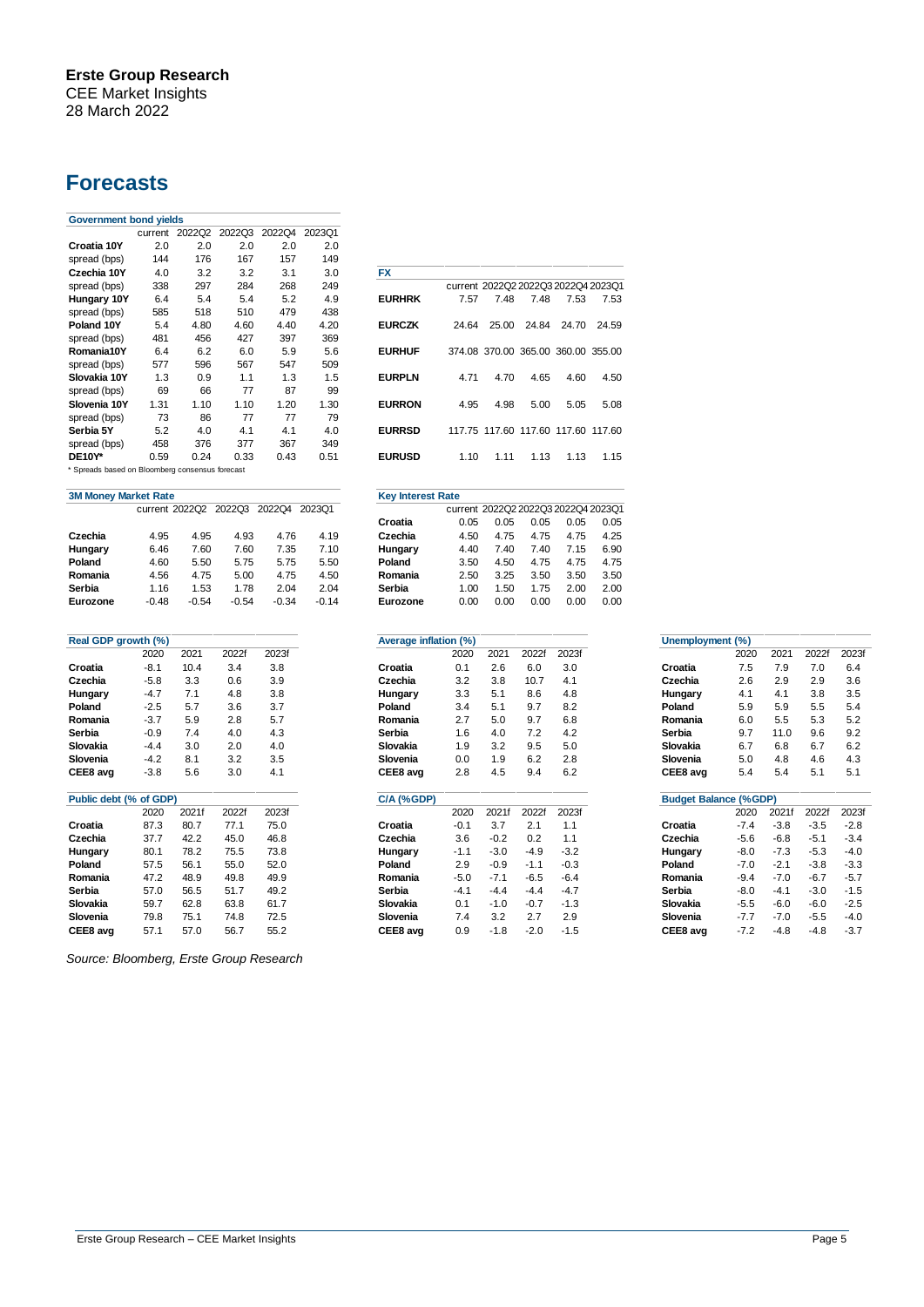# **Appendix**

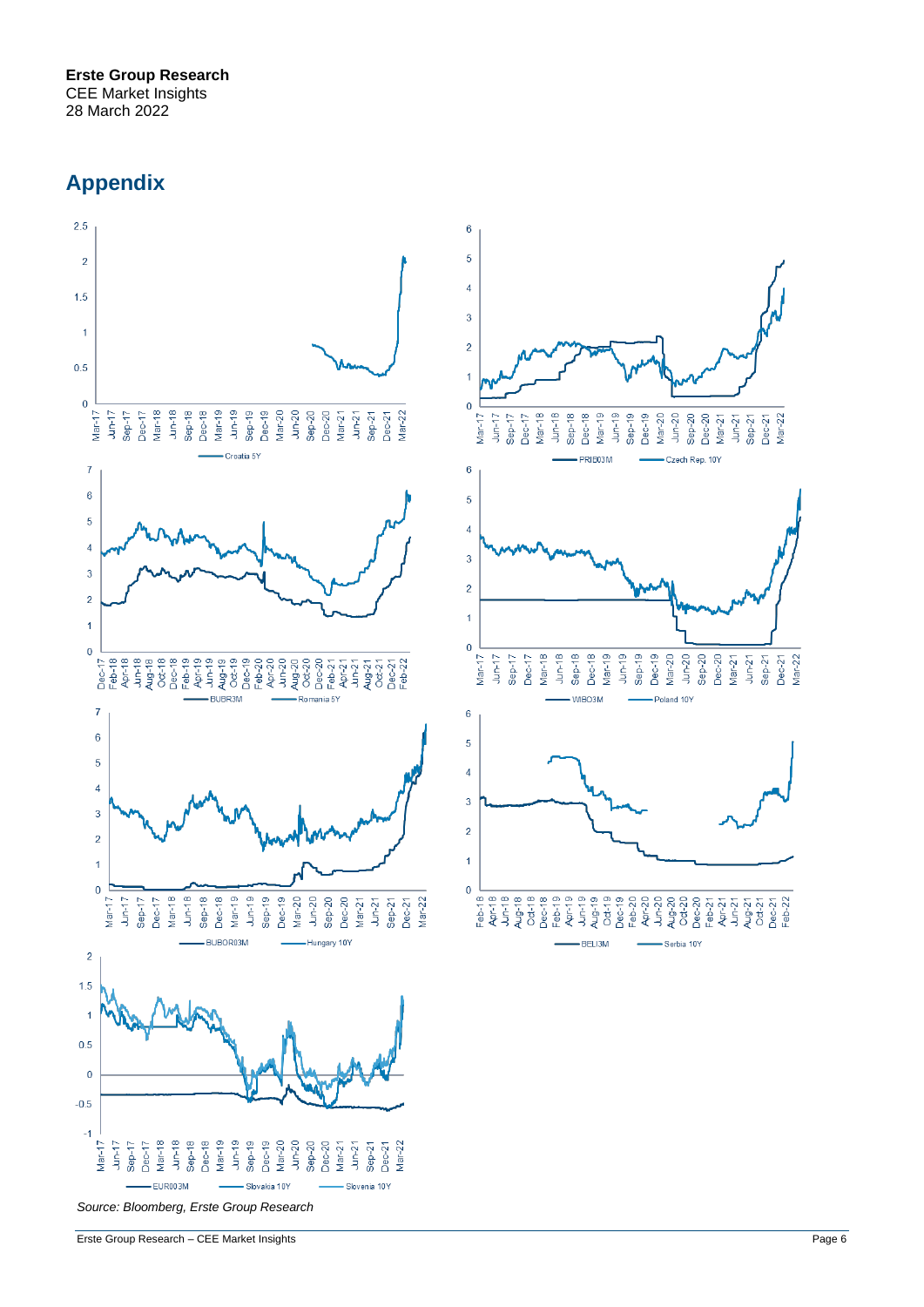### **Group Research**

|                      | <b>Fixed Incon</b>                                                                                                                                                                                                                                                                                                                                                                                                                                                                                                                                                                                                                       |
|----------------------|------------------------------------------------------------------------------------------------------------------------------------------------------------------------------------------------------------------------------------------------------------------------------------------------------------------------------------------------------------------------------------------------------------------------------------------------------------------------------------------------------------------------------------------------------------------------------------------------------------------------------------------|
|                      | <b>Group Secu</b><br>Head: Thom                                                                                                                                                                                                                                                                                                                                                                                                                                                                                                                                                                                                          |
|                      |                                                                                                                                                                                                                                                                                                                                                                                                                                                                                                                                                                                                                                          |
| +43 (0)5 0100 17356  | Institutiona                                                                                                                                                                                                                                                                                                                                                                                                                                                                                                                                                                                                                             |
| +43 (0)5 0100 17336  | Head: Jürge                                                                                                                                                                                                                                                                                                                                                                                                                                                                                                                                                                                                                              |
|                      | Institutional                                                                                                                                                                                                                                                                                                                                                                                                                                                                                                                                                                                                                            |
| +385 72 37 1383      | Head: Marc<br><b>Bernd Bollho</b>                                                                                                                                                                                                                                                                                                                                                                                                                                                                                                                                                                                                        |
|                      | Andreas Gol                                                                                                                                                                                                                                                                                                                                                                                                                                                                                                                                                                                                                              |
|                      | Mathias Gine                                                                                                                                                                                                                                                                                                                                                                                                                                                                                                                                                                                                                             |
|                      | Ulrich Inhofn<br>Sven Kienzk                                                                                                                                                                                                                                                                                                                                                                                                                                                                                                                                                                                                             |
|                      | Rene Klaser                                                                                                                                                                                                                                                                                                                                                                                                                                                                                                                                                                                                                              |
|                      | Christopher                                                                                                                                                                                                                                                                                                                                                                                                                                                                                                                                                                                                                              |
|                      | Karin Rattay                                                                                                                                                                                                                                                                                                                                                                                                                                                                                                                                                                                                                             |
|                      | Michael Sch<br><b>Klaus Vosse</b>                                                                                                                                                                                                                                                                                                                                                                                                                                                                                                                                                                                                        |
|                      | Slovakia                                                                                                                                                                                                                                                                                                                                                                                                                                                                                                                                                                                                                                 |
|                      | Šarlota Šipu<br>Monika Smě                                                                                                                                                                                                                                                                                                                                                                                                                                                                                                                                                                                                               |
|                      |                                                                                                                                                                                                                                                                                                                                                                                                                                                                                                                                                                                                                                          |
| +40 3735 10435       | Institutiona                                                                                                                                                                                                                                                                                                                                                                                                                                                                                                                                                                                                                             |
| +40 3735 10436       | Head: Antun<br>Jaromir Mala                                                                                                                                                                                                                                                                                                                                                                                                                                                                                                                                                                                                              |
|                      |                                                                                                                                                                                                                                                                                                                                                                                                                                                                                                                                                                                                                                          |
|                      | Czech Repu                                                                                                                                                                                                                                                                                                                                                                                                                                                                                                                                                                                                                               |
| +421 2 4862 4185     | Head: Ondre<br>Milan Bartoš                                                                                                                                                                                                                                                                                                                                                                                                                                                                                                                                                                                                              |
|                      | Jan Porvich                                                                                                                                                                                                                                                                                                                                                                                                                                                                                                                                                                                                                              |
|                      |                                                                                                                                                                                                                                                                                                                                                                                                                                                                                                                                                                                                                                          |
| +43 (0)5 0100 11909  | Institutiona<br>Head: Petr H                                                                                                                                                                                                                                                                                                                                                                                                                                                                                                                                                                                                             |
|                      | Petra Maděr                                                                                                                                                                                                                                                                                                                                                                                                                                                                                                                                                                                                                              |
| +43 (0) 5 0100 11957 | Martin Peřin                                                                                                                                                                                                                                                                                                                                                                                                                                                                                                                                                                                                                             |
| +43 (0) 5 0100 11183 | David Petrá<br>Blanka Wein                                                                                                                                                                                                                                                                                                                                                                                                                                                                                                                                                                                                               |
|                      | Petr Valenta                                                                                                                                                                                                                                                                                                                                                                                                                                                                                                                                                                                                                             |
| +43 (0)5 0100 19632  | Croatia                                                                                                                                                                                                                                                                                                                                                                                                                                                                                                                                                                                                                                  |
| +43 (0)5 0100 17331  | Head: Antun<br>Zvonimir Tul                                                                                                                                                                                                                                                                                                                                                                                                                                                                                                                                                                                                              |
|                      | Natalija Zujio                                                                                                                                                                                                                                                                                                                                                                                                                                                                                                                                                                                                                           |
| +43 (0)5 0100 16360  | Hungary                                                                                                                                                                                                                                                                                                                                                                                                                                                                                                                                                                                                                                  |
|                      | Head: Peter<br>Gábor Bálint                                                                                                                                                                                                                                                                                                                                                                                                                                                                                                                                                                                                              |
|                      | Adám Szöny                                                                                                                                                                                                                                                                                                                                                                                                                                                                                                                                                                                                                               |
|                      | Romania ar                                                                                                                                                                                                                                                                                                                                                                                                                                                                                                                                                                                                                               |
| +43 (0) 5 0100 17906 | Head: Ruxar                                                                                                                                                                                                                                                                                                                                                                                                                                                                                                                                                                                                                              |
|                      | <b>Group Instit</b>                                                                                                                                                                                                                                                                                                                                                                                                                                                                                                                                                                                                                      |
| +43 (0)5 0100 17344  | Head: Brigitt                                                                                                                                                                                                                                                                                                                                                                                                                                                                                                                                                                                                                            |
| +43 (0) 5 0100 17343 | Werner Fürs<br>Josef Kerek                                                                                                                                                                                                                                                                                                                                                                                                                                                                                                                                                                                                               |
|                      | Cormac Lyd                                                                                                                                                                                                                                                                                                                                                                                                                                                                                                                                                                                                                               |
|                      | Czech Repu                                                                                                                                                                                                                                                                                                                                                                                                                                                                                                                                                                                                                               |
| +381 11 22 09178     | Head: Micha<br>Jiří Fereš                                                                                                                                                                                                                                                                                                                                                                                                                                                                                                                                                                                                                |
|                      | <b>Martin Havla</b>                                                                                                                                                                                                                                                                                                                                                                                                                                                                                                                                                                                                                      |
| +385 72 37 2825      | Pavel Krabič                                                                                                                                                                                                                                                                                                                                                                                                                                                                                                                                                                                                                             |
|                      | Poland<br>Head: Jacek                                                                                                                                                                                                                                                                                                                                                                                                                                                                                                                                                                                                                    |
|                      | Tomasz Gal                                                                                                                                                                                                                                                                                                                                                                                                                                                                                                                                                                                                                               |
| +420 956 765 218     | Wojciech Wy                                                                                                                                                                                                                                                                                                                                                                                                                                                                                                                                                                                                                              |
|                      | Przemyslaw<br>Grzegorz St                                                                                                                                                                                                                                                                                                                                                                                                                                                                                                                                                                                                                |
|                      | Croatia                                                                                                                                                                                                                                                                                                                                                                                                                                                                                                                                                                                                                                  |
| +361 235 5132        | Matija I kalic                                                                                                                                                                                                                                                                                                                                                                                                                                                                                                                                                                                                                           |
| +361 235 5135        | Hungary<br>Nandori Lev                                                                                                                                                                                                                                                                                                                                                                                                                                                                                                                                                                                                                   |
|                      | Krisztian Kar                                                                                                                                                                                                                                                                                                                                                                                                                                                                                                                                                                                                                            |
| +48 22 257 5751      | Balasz Zank                                                                                                                                                                                                                                                                                                                                                                                                                                                                                                                                                                                                                              |
| +48 22 257 5755      | Romania<br>Liviu Avram                                                                                                                                                                                                                                                                                                                                                                                                                                                                                                                                                                                                                   |
|                      |                                                                                                                                                                                                                                                                                                                                                                                                                                                                                                                                                                                                                                          |
| +48 22 257 5753      | <b>Group Fixer</b>                                                                                                                                                                                                                                                                                                                                                                                                                                                                                                                                                                                                                       |
|                      | Head: Gorar                                                                                                                                                                                                                                                                                                                                                                                                                                                                                                                                                                                                                              |
|                      | <b>FISM Flow</b>                                                                                                                                                                                                                                                                                                                                                                                                                                                                                                                                                                                                                         |
|                      | Head: Aleks                                                                                                                                                                                                                                                                                                                                                                                                                                                                                                                                                                                                                              |
|                      |                                                                                                                                                                                                                                                                                                                                                                                                                                                                                                                                                                                                                                          |
|                      | Margit Hraso                                                                                                                                                                                                                                                                                                                                                                                                                                                                                                                                                                                                                             |
|                      | Christian Kie<br>Ciprian Mitu                                                                                                                                                                                                                                                                                                                                                                                                                                                                                                                                                                                                            |
|                      | <b>Bernd Thale</b>                                                                                                                                                                                                                                                                                                                                                                                                                                                                                                                                                                                                                       |
| +43 (0)5 0100 84901  | Zsuzsanna 1                                                                                                                                                                                                                                                                                                                                                                                                                                                                                                                                                                                                                              |
|                      | Poland:<br>Pawel Kielel                                                                                                                                                                                                                                                                                                                                                                                                                                                                                                                                                                                                                  |
| +43 (0)5 0100 84012  |                                                                                                                                                                                                                                                                                                                                                                                                                                                                                                                                                                                                                                          |
|                      | Michal Jarm                                                                                                                                                                                                                                                                                                                                                                                                                                                                                                                                                                                                                              |
| +43 (0)5 0100 84239  | <b>Group Fixer</b>                                                                                                                                                                                                                                                                                                                                                                                                                                                                                                                                                                                                                       |
|                      | Head: Gorar                                                                                                                                                                                                                                                                                                                                                                                                                                                                                                                                                                                                                              |
|                      |                                                                                                                                                                                                                                                                                                                                                                                                                                                                                                                                                                                                                                          |
| +43 (0)5 0100 84232  | <b>Group Equi</b><br>Head: Ronal                                                                                                                                                                                                                                                                                                                                                                                                                                                                                                                                                                                                         |
|                      |                                                                                                                                                                                                                                                                                                                                                                                                                                                                                                                                                                                                                                          |
| +43 (0)5 0100 83214  | <b>Business S</b>                                                                                                                                                                                                                                                                                                                                                                                                                                                                                                                                                                                                                        |
| +43 (0) 5 0100 84146 | Bettina Mah                                                                                                                                                                                                                                                                                                                                                                                                                                                                                                                                                                                                                              |
|                      | +43 (0)5 0100 11902<br>+43 (0)5 0100 17357<br>+385 72 37 1443<br>+385 72 37 2419<br>+420 956 765 439<br>+420 956 765 192<br>+420 956 765 172<br>+361 268 4428<br>+361 272 5115<br>+40 3735 10108<br>+40 7867 15618<br>+421 902 213 591<br>+43 (0)5 0100 16314<br>+43 (0) 5 0100 19835<br>+43 (0)5 0100 85509<br>+43 (0)5 0100 16574<br>+43 (0)5 0100 17203<br>+43 (0)5 0100 19641<br>+43 (0)5 0100 19634<br>+43 (0)5 0100 17420<br>+43 (0)5 0100 17416<br>+43 (0) 5 0100 11523<br>+43 (0)5 0100 11913<br>+385 72 37 2833<br>+385 72 37 1407<br>+420 956 765 227<br>+361 235 5131<br>+48 22 257 5754<br>+48 22 257 5752<br>+40 3735 10441 |

| <b>Fixed Income Institutional Sales</b>                                                                                                                                                                                                                           |                                                                                                                                                                                                                                                                                      |
|-------------------------------------------------------------------------------------------------------------------------------------------------------------------------------------------------------------------------------------------------------------------|--------------------------------------------------------------------------------------------------------------------------------------------------------------------------------------------------------------------------------------------------------------------------------------|
| <b>Group Securities Markets</b><br>Head: Thomas Einramhof                                                                                                                                                                                                         | +43 (0)50100 84432                                                                                                                                                                                                                                                                   |
| <b>Institutional Distribution Core</b><br>Head: Jürgen Niemeier                                                                                                                                                                                                   | +49 (0)30 8105800 5503                                                                                                                                                                                                                                                               |
| Institutional Distribution DACH+<br>Head: Marc Friebertshäuser<br>Bernd Bollhof<br>Andreas Goll<br>Mathias Gindele<br>Ulrich Inhofner<br>Sven Kienzle<br>Rene Klasen<br>Christopher Lampe-Traupe<br>Karin Rattay<br>Michael Schmotz<br>Klaus Vosseler<br>Slovakia | +49 (0) 711 810400 5540<br>+49 (0)30 8105800 5525<br>+49 (0)711 810400 5561<br>+49 (0)711 810400 5562<br>+43 (0)5 0100 85544<br>+49 (0)711 810400 5541<br>+49 (0)30 8105800 5521<br>+49 (0)30 8105800 5523<br>+43 (0) 5 0100 84118<br>+43 (0) 5 0100 85542<br>+49 (0)711 810400 5560 |
| Šarlota Šipulová<br>Monika Směliková                                                                                                                                                                                                                              | +421 2 4862 5619<br>+421 2 4862 5629                                                                                                                                                                                                                                                 |
| Institutional Distribution CEE & Insti AM CZ<br>Head: Antun Burić<br>Jaromir Malak                                                                                                                                                                                | +385 (0) 7237 2439<br>+43 (0) 5 0100 84254                                                                                                                                                                                                                                           |
| <b>Czech Republic</b><br>Head: Ondrej Čech<br>Milan Bartoš<br>Jan Porvich                                                                                                                                                                                         | +420 2 2499 5577<br>+420 2 2499 5562<br>+420 2 2499 5566                                                                                                                                                                                                                             |
| Institutional Asset Management Czech Republic<br>Head: Petr Holeček<br>Petra Maděrová<br>Martin Peřina<br>David Petráček<br>Blanka Weinerová<br>Petr Valenta<br>Croatia<br>Head: Antun Burić                                                                      | +420 956 765 453<br>+420 956 765 178<br>+420 956 765 106<br>+420 956 765 809<br>+420 956 765 317<br>+420 956 765 140                                                                                                                                                                 |
| Zvonimir Tukač<br>Natalija Zujic<br>Hungary                                                                                                                                                                                                                       | +385 (0) 7237 2439<br>+385 (0) 7237 1787<br>+385 (0) 7237 1638                                                                                                                                                                                                                       |
| Head: Peter Csizmadia<br>Gábor Bálint<br>Ádám Szönyi<br>Romania and Bulgaria                                                                                                                                                                                      | +36 1 237 8211<br>+36 1 237 8205<br>+36 1 237 8213                                                                                                                                                                                                                                   |
| Head: Ruxandra Lungu                                                                                                                                                                                                                                              | +40 373516562                                                                                                                                                                                                                                                                        |
| <b>Group Institutional Equity Sales</b><br>Head: Brigitte Zeitlberger-Schmid<br>Werner Fürst<br>Josef Kerekes<br>Cormac Lyden                                                                                                                                     | +43 (0)50100 83123<br>+43 (0)50100 83121<br>+43 (0)50100 83125<br>+43 (0)50100 83120                                                                                                                                                                                                 |
| <b>Czech Republic</b><br>Head: Michal Rízek<br>Jiří Fereš<br>Martin Havlan<br>Pavel Krabička<br>Poland                                                                                                                                                            | +420 224 995 537<br>+420 224 995 554<br>+420 224 995 551<br>+420 224 995 411                                                                                                                                                                                                         |
| Head: Jacek Jakub Langer<br>Tomasz Galanciak<br>Wojciech Wysocki<br>Przemyslaw Nowosad<br>Grzegorz Stepien<br>Croatia                                                                                                                                             | +48 22 257 5711<br>+48 22 257 5715<br>+48 22 257 5714<br>+48 22 257 5712<br>+48 22 257 5713                                                                                                                                                                                          |
| Matija Tkalicanac<br>Hungary                                                                                                                                                                                                                                      | +385 72 37 21 14                                                                                                                                                                                                                                                                     |
| Nandori Levente<br>Krisztian Kandik<br>Balasz Zankay                                                                                                                                                                                                              | + 36 1 23 55 141<br>+ 36 1 23 55 162<br>+36 1 23 55 156                                                                                                                                                                                                                              |
| Romania<br>Liviu Avram                                                                                                                                                                                                                                            | +40 3735 16569                                                                                                                                                                                                                                                                       |
| <b>Group Fixed Income Securities Markets</b><br>Head: Goran Hoblaj                                                                                                                                                                                                | +43 (0)50100 84403                                                                                                                                                                                                                                                                   |
| <b>FISM Flow</b><br>Head: Aleksandar Doric<br>Margit Hraschek<br>Christian Kienesberger<br>Ciprian Mitu<br>Bernd Thaler<br>Zsuzsanna Toth<br>Poland:                                                                                                              | +43 (0) 5 0100 87487<br>+43 (0) 5 0100 84117<br>+43 (0)5 0100 84323<br>+43 (0) 5 0100 85612<br>+43 (0) 5 0100 84119<br>+36-1-237 8209                                                                                                                                                |
| <b>Pawel Kielek</b>                                                                                                                                                                                                                                               | +48 22 538 6223                                                                                                                                                                                                                                                                      |
| Michal Jarmakowicz<br><b>Group Fixed Income Securities Trading</b>                                                                                                                                                                                                | +43 50100 85611                                                                                                                                                                                                                                                                      |
| Head: Goran Hoblaj<br><b>Group Equity Trading &amp; Structuring</b>                                                                                                                                                                                               | +43 (0)50100 84403                                                                                                                                                                                                                                                                   |
| Head: Ronald Nemec<br><b>Business Support</b>                                                                                                                                                                                                                     | +43 (0)50100 83011                                                                                                                                                                                                                                                                   |
| <b>Bettina Mahoric</b>                                                                                                                                                                                                                                            | +43 (0)50100 86441                                                                                                                                                                                                                                                                   |

Bettina Mahoric +43 (0)50100 86441